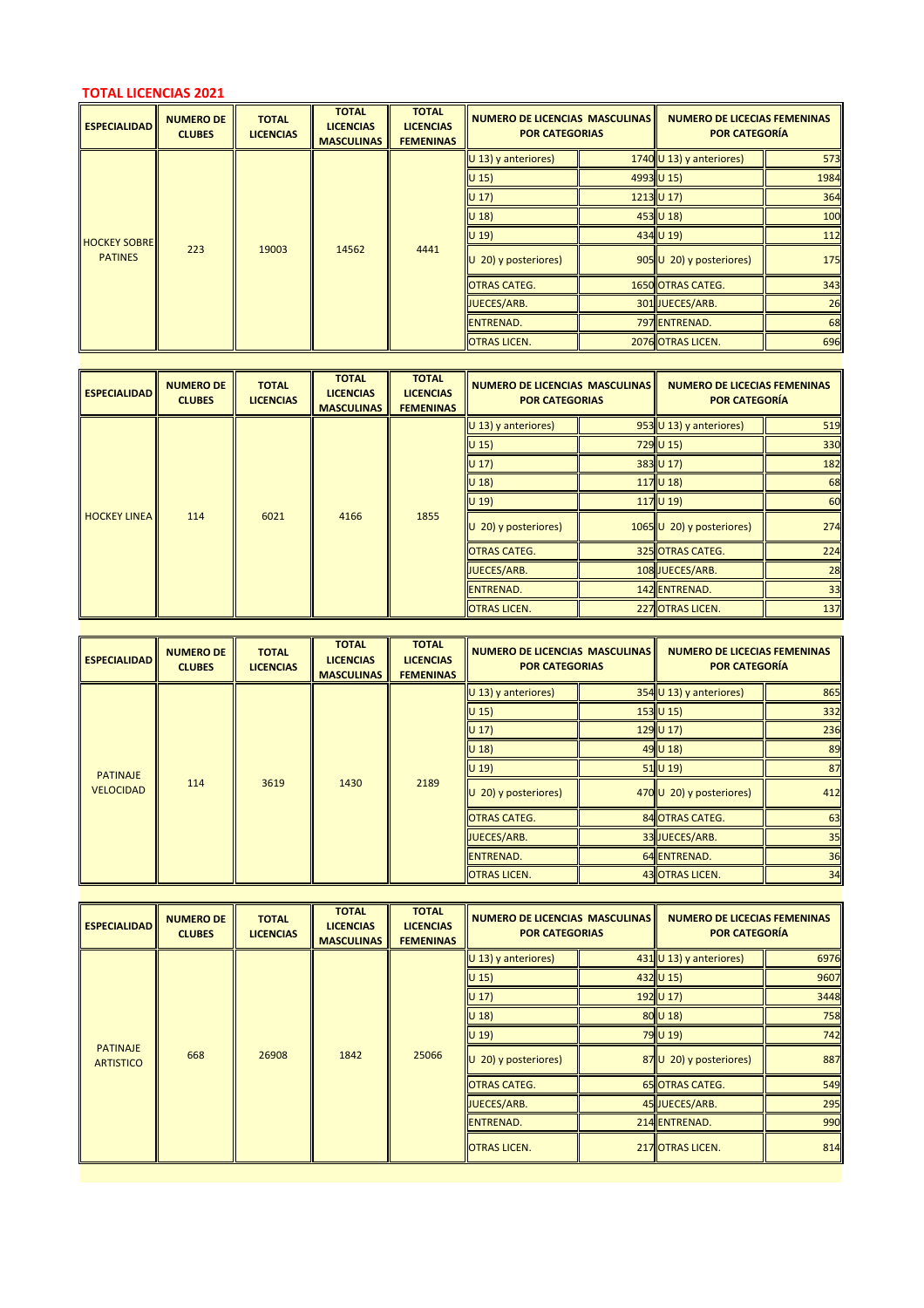| <b>ESPECIALIDAD</b> | <b>NUMERO DE</b><br><b>CLUBES</b> | <b>TOTAL</b><br><b>LICENCIAS</b> | <b>TOTAL</b><br><b>LICENCIAS</b><br><b>MASCULINAS</b> | <b>TOTAL</b><br><b>LICENCIAS</b><br><b>FEMENINAS</b> | <b>NUMERO DE LICENCIAS MASCULINAS</b><br><b>POR CATEGORIAS</b> | <b>NUMERO DE LICECIAS FEMENINAS</b><br><b>POR CATEGORÍA</b> |     |
|---------------------|-----------------------------------|----------------------------------|-------------------------------------------------------|------------------------------------------------------|----------------------------------------------------------------|-------------------------------------------------------------|-----|
|                     |                                   |                                  |                                                       |                                                      | $\vert$ U 13) y anteriores)                                    | $94$ U 13) y anteriores)                                    | 239 |
|                     |                                   |                                  |                                                       |                                                      | $ U 15\rangle$                                                 | $34$ U 15)                                                  | 134 |
|                     |                                   |                                  |                                                       |                                                      | $ U 17\rangle$                                                 | $26$ U 17)                                                  | 94  |
|                     |                                   |                                  |                                                       |                                                      | $ U 18\rangle$                                                 | $9$ U 18)                                                   | 25  |
| <b>INLINE</b>       |                                   |                                  |                                                       |                                                      | $ U 19\rangle$                                                 | $8$ U 19)                                                   | 30  |
| <b>FREESTYLE</b>    | 53                                | 965                              | 314                                                   | 651                                                  | $\vert$ U 20) y posteriores)                                   | 79 U 20) y posteriores)                                     | 74  |
|                     |                                   |                                  |                                                       |                                                      | <b>OTRAS CATEG.</b>                                            | <b>6</b> OTRAS CATEG.                                       |     |
|                     |                                   |                                  |                                                       |                                                      | JUECES/ARB.                                                    | 20 JUECES/ARB.                                              | 13  |
|                     |                                   |                                  | <b>IENTRENAD.</b>                                     | 17 ENTRENAD.                                         | 15                                                             |                                                             |     |
|                     |                                   |                                  |                                                       |                                                      | <b>OTRAS LICEN.</b>                                            | 21 OTRAS LICEN.                                             | 23  |

| <b>ESPECIALIDAD</b> | <b>NUMERO DE</b><br><b>CLUBES</b> | <b>TOTAL</b><br><b>LICENCIAS</b> | <b>TOTAL</b><br><b>LICENCIAS</b><br><b>MASCULINAS</b> | <b>TOTAL</b><br><b>LICENCIAS</b><br><b>FEMENINAS</b> | NUMERO DE LICENCIAS MASCULINAS<br><b>POR CATEGORIAS</b> |  | <b>NUMERO DE LICECIAS FEMENINAS</b><br>POR CATEGORÍA |    |
|---------------------|-----------------------------------|----------------------------------|-------------------------------------------------------|------------------------------------------------------|---------------------------------------------------------|--|------------------------------------------------------|----|
|                     |                                   |                                  |                                                       |                                                      | $U$ 13) y anteriores)                                   |  | $13$ U 13) y anteriores)                             | 29 |
|                     |                                   |                                  |                                                       |                                                      | $U$ 15)                                                 |  | $29$ U 15)                                           | 18 |
|                     |                                   |                                  |                                                       |                                                      | $U$ 17)                                                 |  | 5U17                                                 | 16 |
| <b>ALPINO</b>       |                                   |                                  |                                                       |                                                      | $U$ 18)<br>$1$ U 18)                                    |  |                                                      |    |
|                     | 10                                | 172                              | 86                                                    | 86                                                   | $U$ 19)                                                 |  | $3$ U 19)                                            |    |
|                     |                                   |                                  |                                                       |                                                      | $U$ 20) y posteriores)                                  |  | 10 U 20) y posteriores)                              | 9  |
|                     |                                   |                                  |                                                       |                                                      | <b>OTRAS CATEG.</b>                                     |  | <b>15 OTRAS CATEG.</b>                               |    |
|                     |                                   |                                  |                                                       |                                                      | JUECES/ARB.                                             |  | 3JUECES/ARB.                                         |    |
|                     |                                   |                                  |                                                       |                                                      | <b>ENTRENAD.</b>                                        |  | <b>7 ENTRENAD.</b>                                   |    |
|                     |                                   |                                  |                                                       |                                                      | <b>OTRAS LICEN.</b>                                     |  | <b>O</b> OTRAS LICEN.                                |    |
|                     |                                   |                                  |                                                       |                                                      |                                                         |  |                                                      |    |

| $0$ U 13) y anteriores)           |
|-----------------------------------|
|                                   |
|                                   |
|                                   |
|                                   |
| 12 U 20) y posteriores)           |
| 12                                |
|                                   |
|                                   |
|                                   |
| 90 OTRAS CATEG.<br>O OTRAS LICEN. |

| <b>ESPECIALIDAD</b> | <b>NUMERO DE</b><br><b>CLUBES</b> | <b>TOTAL</b><br><b>LICENCIAS</b> | <b>TOTAL</b><br><b>LICENCIAS</b><br><b>MASCULINAS</b> | <b>TOTAL</b><br><b>LICENCIAS</b><br><b>FEMENINAS</b> | <b>NUMERO DE LICENCIAS MASCULINAS</b><br><b>POR CATEGORIAS</b> | <b>NUMERO DE LICECIAS FEMENINAS</b><br><b>POR CATEGORÍA</b> |                |
|---------------------|-----------------------------------|----------------------------------|-------------------------------------------------------|------------------------------------------------------|----------------------------------------------------------------|-------------------------------------------------------------|----------------|
|                     |                                   |                                  |                                                       |                                                      | $U$ 13) y anteriores)                                          | $0$ U 13) y anteriores)                                     |                |
|                     |                                   |                                  |                                                       |                                                      | $U$ 15)                                                        | $0$ U 15)                                                   |                |
|                     |                                   |                                  |                                                       |                                                      | $U$ 17)                                                        | $0$ U 17)                                                   |                |
|                     |                                   |                                  |                                                       |                                                      | $U$ 18)                                                        | $0$ U 18)                                                   |                |
|                     | 25                                | 285                              | 42                                                    | 243                                                  | $U$ 19)                                                        | $0$ U 19)                                                   |                |
| <b>ROLLER DERBY</b> |                                   |                                  |                                                       |                                                      | 20) y posteriores)<br>U                                        | 38 U 20) y posteriores)                                     | 214            |
|                     |                                   |                                  |                                                       |                                                      | <b>OTRAS CATEG.</b>                                            | <b>O</b> OTRAS CATEG.                                       | 15             |
|                     |                                   |                                  |                                                       |                                                      | JUECES/ARB.                                                    | 3JUECES/ARB.                                                | 10             |
|                     |                                   |                                  |                                                       |                                                      | <b>ENTRENAD.</b>                                               | 1 ENTRENAD.                                                 |                |
|                     |                                   |                                  |                                                       |                                                      | <b>OTRAS LICEN.</b>                                            | O OTRAS LICEN.                                              | $\overline{0}$ |
|                     |                                   |                                  |                                                       |                                                      |                                                                |                                                             |                |